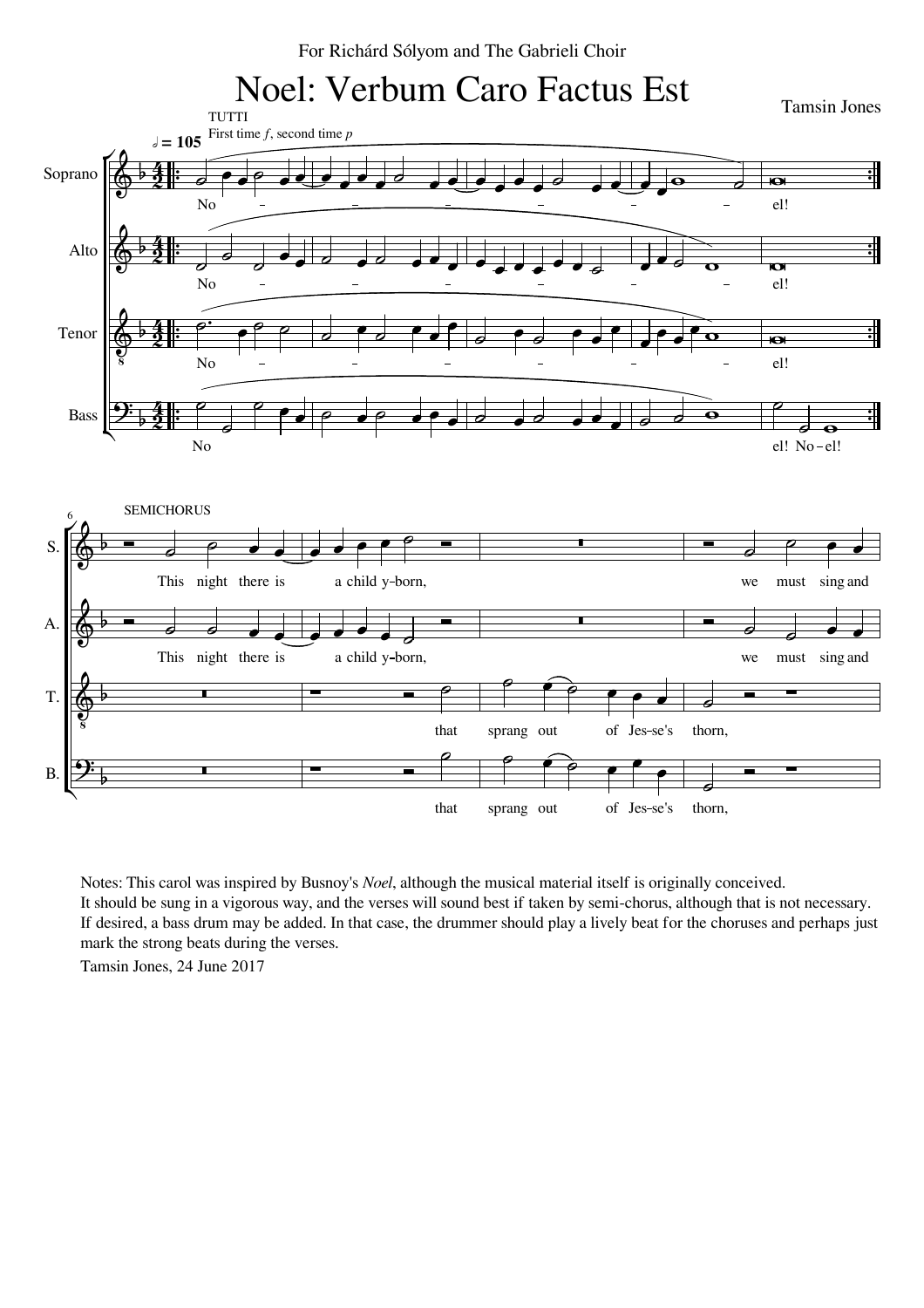





2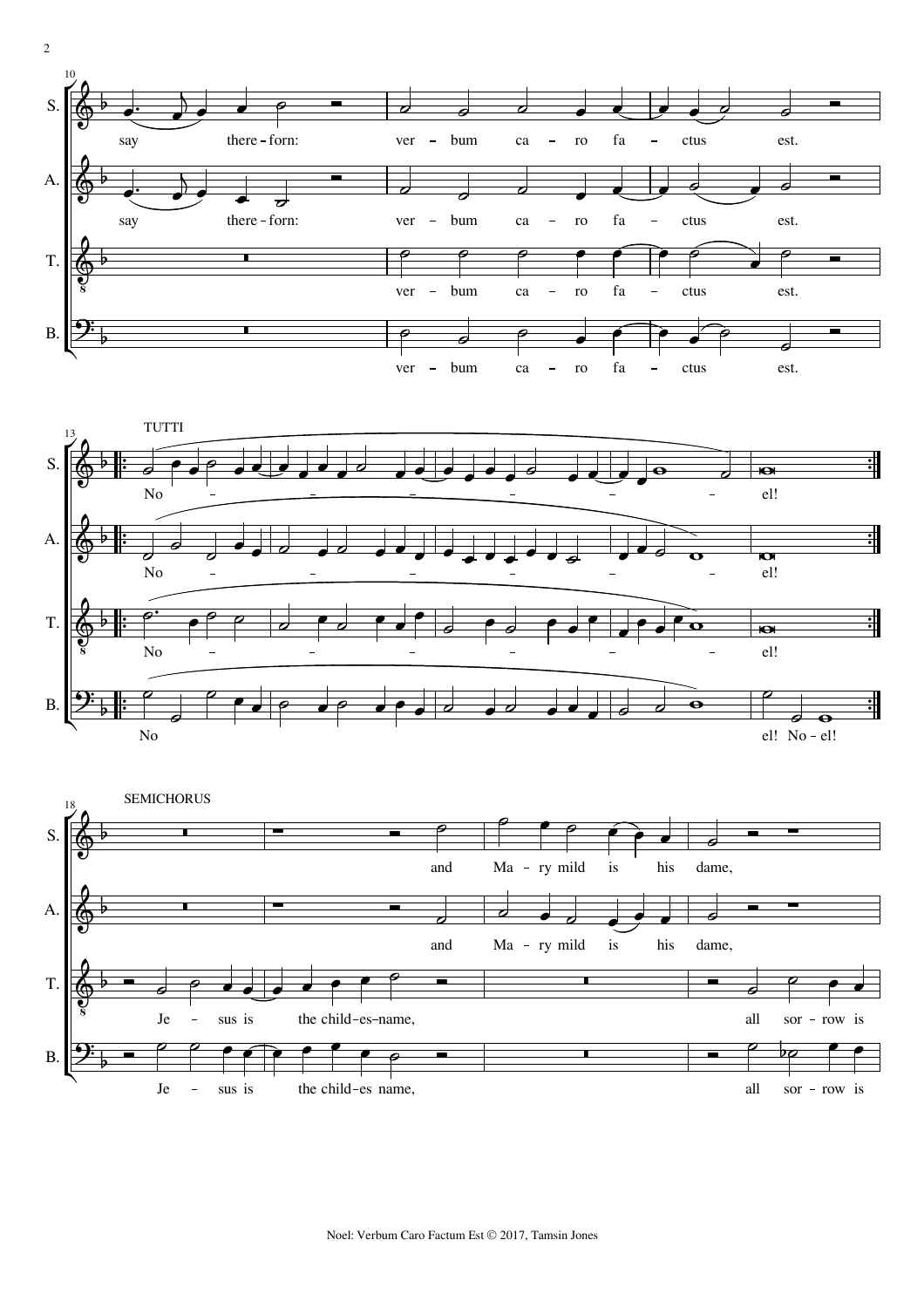



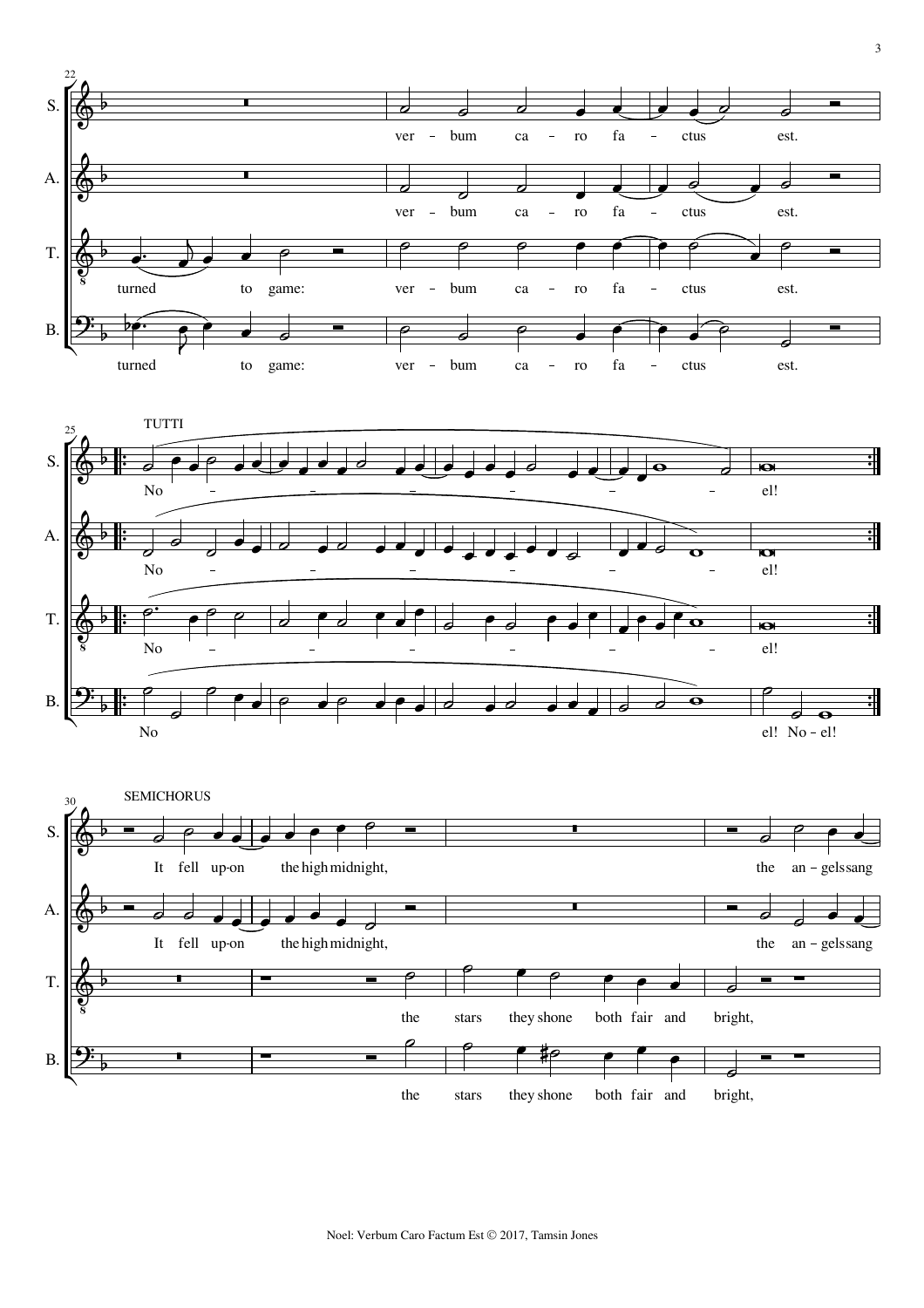

Noel: Verbum Caro Factum Est © 2017, Tamsin Jones